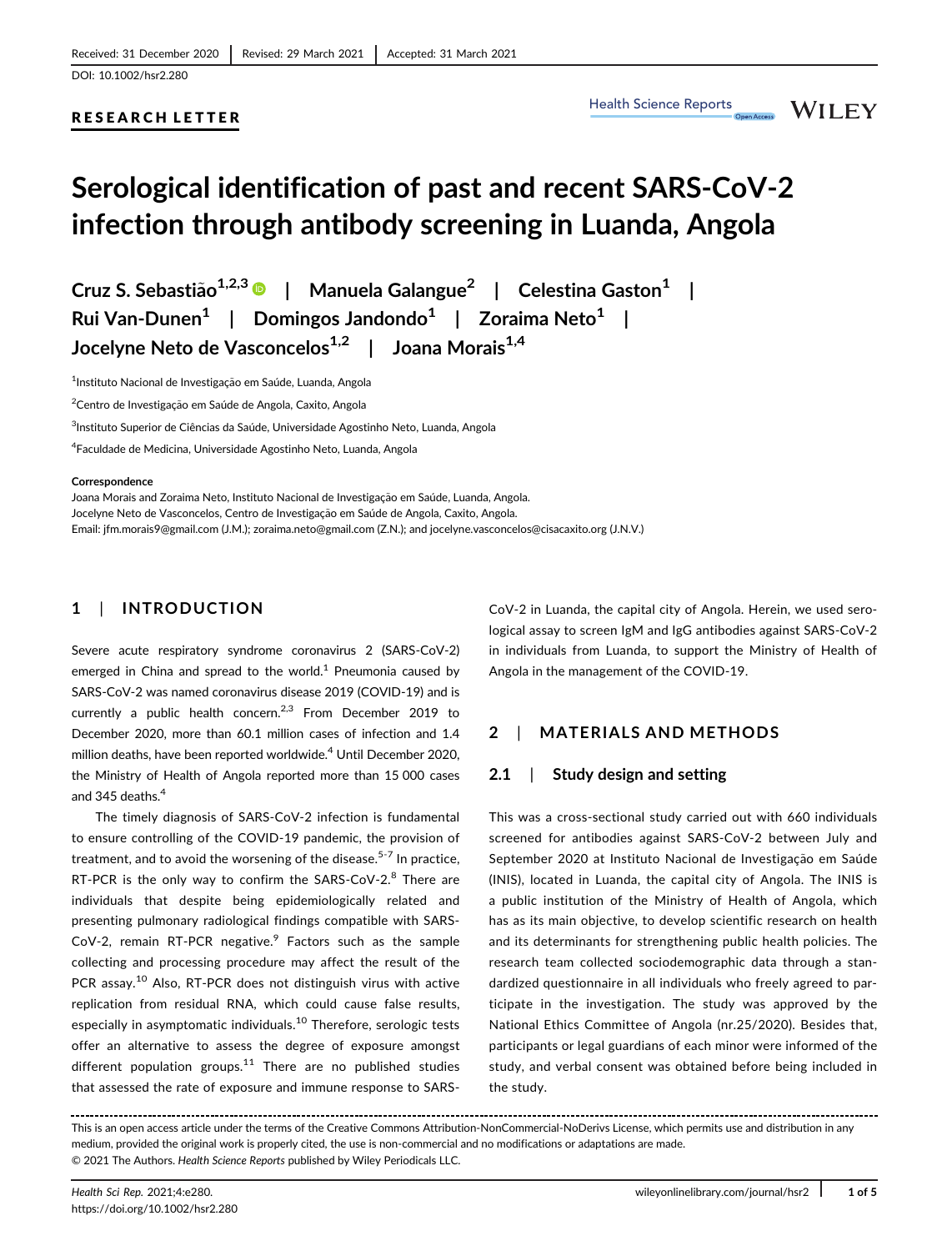# 2.2 | Sample collection and serological testing

An estimate of 5 ml of whole blood was collected from each participant in a tube with a clot activator. Then, the tubes containing the blood samples were centrifuged and human serum aliquoted and stored between 2 and  $8^{\circ}$ C. The blood sample preparation was carried out at the Laboratory of the immunoserology at INIS. Commercially available enzyme-linked fluorescent assay (ELFA) was used for the qualitative detection of IgM and IgG antibodies against SARS-CoV-2 (bioMérieux SA, France) in human serum samples from each participant, following the manufacturer's instructions.<sup>12,13</sup> Briefly, the principle of this serological assay combines a two-step sandwich enzyme immunoassay method that ends with fluorescence detection. The reagents used are predismissed on sealed disposable reagent strips and are ready to use. All test steps were performed automatically on the mini VIDAS machine (bioMérieux SA, France). First, the human serum samples were diluted and the IgG/IgM antibodies captured through recombinant antigens found coated inside each strip. Second, the samples were washed to remove unbound components, which allowed anti-human antibodies labeled with an alkaline phosphatase specifically bind to the IgG/IgM antibodies. Third, the substrate 4-methyl-umbelliferyl phosphate was cycled in and out of the strips and the conjugated enzyme catalyzes the hydrolysis of this substrate in a fluorescent product (4-methylumbelliferone), which was measured at 450 nm. Finally, the results of each serum sample were automatically calculated by the machine, and all those samples with a test value <1 were considered negative, while those samples with a test value equal or more than one were considered positive. All antibody tests were performed in the presence of positive and negative control, both provided by the manufacturer. None external control, such as samples known as positive or negative for IgG or IgM against SARS-CoV-2 infection was included in these assays. The results were grouped as follows: noninfection (IgG−/IgM−), past infection (IgG+/IgM−), and recent infection (IgG−/IgM+ or IgG+/IgM+). Additionally, samples for all individuals with a reactive serological result for IgG or IgM were forwarded to the molecular biology laboratory of INIS, to detect the presence of viral RNA on upper respiratory tract specimens using a protocol previously described for the detection of 2019 novel Coronavirus (2019-nCoV) RNA (PCR-Fluorescence Probing; Daan Gene, China).<sup>14</sup>

# 2.3 | Statistical analysis

The statistical analysis was conducted using SPSS v25 (IBM SPSS Statistics). The frequencies and percentages are presented in the descriptive analysis. Mean and the SD was presented for normal distribution data. All categorical variables were dichotomized and analyzed with the chi-square  $(X^2)$  test and logistic regression. Moreover, odds ratio (OR), adjusted odds ratio (AOR), and their 95% confidence intervals (CIs) were also calculated to check interactions between categorical variables. The P value was deemed significant when  $P < 0.05$ .

TABLE 1 Sociodemographic characteristics and identification of past and recent infection with SARS-CoV-2 by antibody test in Luanda, Angola

|                        |            | Antibody test |           | Noninfection |            |         | <b>Past infection</b> |            |         | <b>Recent infection</b> |         |         |
|------------------------|------------|---------------|-----------|--------------|------------|---------|-----------------------|------------|---------|-------------------------|---------|---------|
| <b>Characteristics</b> | $N(\%)$    | $lgG+(%)$     | $lgM+(%)$ | No (%)       | Yes (%)    | P value | No (%)                | Yes $(\%)$ | P value | No (%)                  | Yes (%) | P value |
| Overall                | 660 (100)  | 7(1.1)        | 15(2.3)   | 20(3.0)      | 640 (97.0) |         | 655 (99.2)            | 5(0.8)     |         | 645 (97.7)              | 15(2.3) |         |
| Age groups             |            |               |           |              |            |         |                       |            |         |                         |         |         |
| <40 years              | 331 (50.2) | 3(0.9)        | 7(2.1)    | 10(3.0)      | 321 (97.0) | .989    | 328(99.1)             | 3(0.9)     | .658    | $324(97.9)$ 7 (2.1)     |         | .785    |
| $\geq$ 40 years        | 329(49.8)  | 4(1.2)        | 8(2.4)    | 10(3.0)      | 319 (97.0) |         | 327 (99.4)            | 2(0.6)     |         | $321(97.6)$ 8(2.4)      |         |         |
| Gender                 |            |               |           |              |            |         |                       |            |         |                         |         |         |
| Female                 | 88 (13.3)  | 0(0.0)        | 3(3.4)    | 3(3.4)       | 85 (96.6)  | .824    | 88 (100)              | 0(0.0)     | .379    | 85 (96.6)               | 3(3.4)  | .442    |
| Male                   | 572 (86.7) | 7(1.2)        | 12(2.1)   | 17(3.0)      | 555 (97.0) |         | 567 (99.1)            | 5(0.9)     |         | 560 (97.9)              | 12(2.1) |         |
| Province               |            |               |           |              |            |         |                       |            |         |                         |         |         |
| Outside Luanda         | 1(0.2)     | 0(0.0)        | 0(0.0)    | 0(0.0)       | 1(100)     | .860    | 1(100)                | 0(0.0)     | .930    | 1(100)                  | 0(0.0)  | .879    |
| Luanda                 | 659 (99.8) | 7(1.1)        | 15(2.3)   | 20(3.0)      | 639 (97.0) |         | 654 (99.2)            | 5(0.8)     |         | 644 (97.7)              | 15(2.3) |         |
| Place of residence     |            |               |           |              |            |         |                       |            |         |                         |         |         |
| Rural area             | 352 (49.2) | 2(0.6)        | 7(2.2)    | 9(2.8)       | 316 (97.2) | .700    | 323 (99.4)            | 2(0.6)     | .678    | 318 (97.8)              | 7(2.2)  | .840    |
| Urban area             | 335 (50.8) | 5(1.5)        | 8(2.4)    | 11(3.3)      | 324 (96.7) |         | 332 (99.1)            | 3(0.9)     |         | 327 (97.6)              | 8(2.4)  |         |
| Occupation             |            |               |           |              |            |         |                       |            |         |                         |         |         |
| Unemployed             | 60(9.1)    | 1(1.7)        | 2(3.3)    | 3(5.0)       | 57 (95.0)  | .351    | 59 (98.3)             | 1(1.7)     | .394    | 58 (96.7)               | 2(3.3)  | .563    |
| Employed               | 600 (90.9) | 6(1.7)        | 13(2.2)   | 17(2.8)      | 583 (97.2) |         | 596 (99.3)            | 4(0.7)     |         | 587 (97.8)              | 13(2.2) |         |

Note: Noninfection (IgG−/IgM−); past infection (IgG+/IgM−); and recent infection (IgG−/IgM+ or IgG+/IgM+).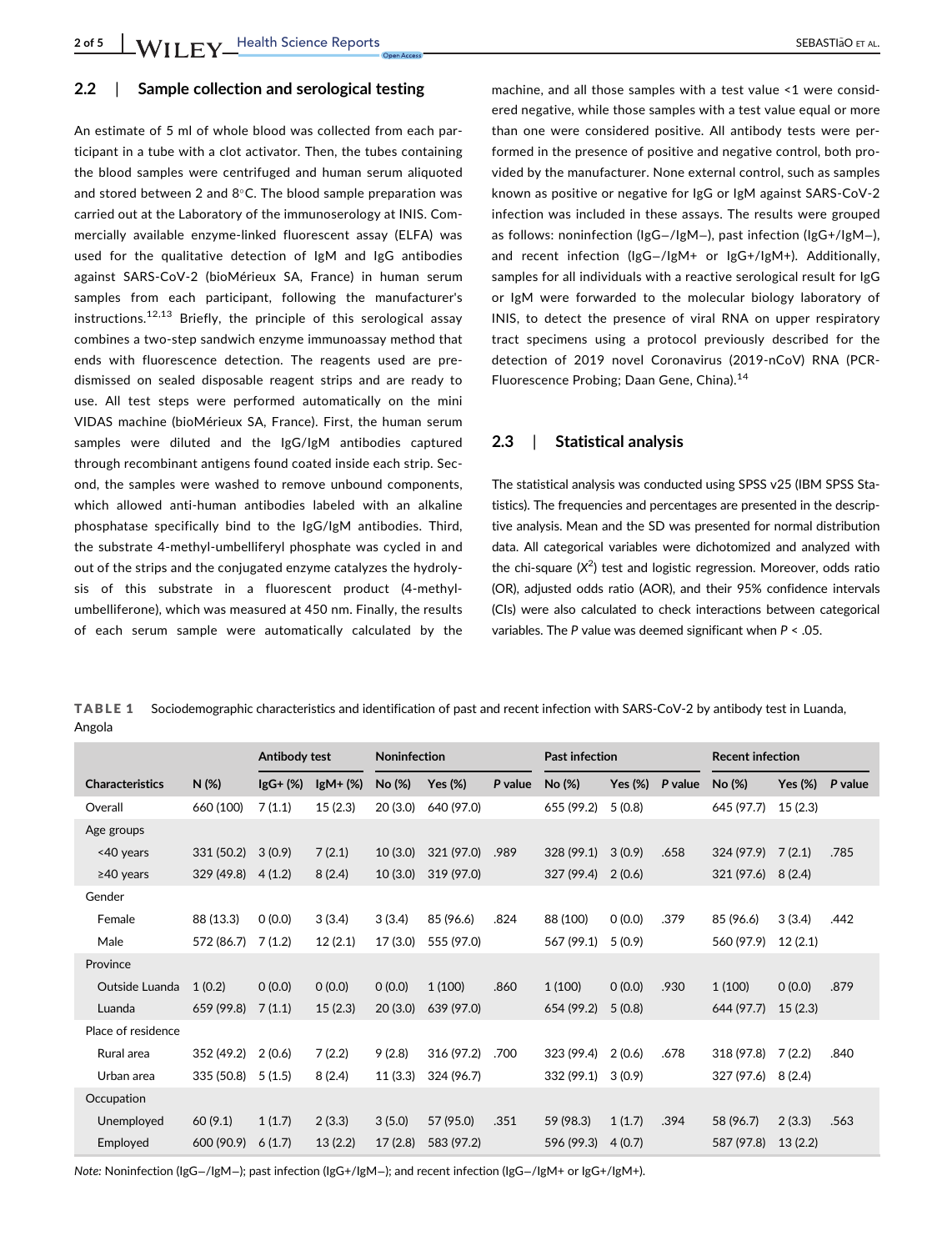| TABLE 2 | Sociodemographic characteristic related to recent |
|---------|---------------------------------------------------|
|         | infection with SARS-CoV-2 in Luanda, Angola       |

|                              | Univariate analysis      |       | Multivariate analysis <sup>a</sup> |         |  |  |
|------------------------------|--------------------------|-------|------------------------------------|---------|--|--|
| <b>Characteristics</b>       | OR (95% CI)              |       | P value AOR (95% CI)               | P value |  |  |
| Age groups                   |                          |       |                                    |         |  |  |
| <40 years                    | 1.00                     |       | 1.00                               |         |  |  |
| $\geq$ 40 years              | 1.15 (0.41-3.22) .785    |       | 1.20 (0.42-3.39) .735              |         |  |  |
| Gender                       |                          |       |                                    |         |  |  |
| Female                       | 1.00                     |       | 1.00                               |         |  |  |
| Male                         | $0.61(0.17 - 2.20)$ .447 |       | 0.64 (0.18-2.34) .500              |         |  |  |
| Province                     |                          |       |                                    |         |  |  |
| Outside Luanda 0.0 (0.0-0.0) |                          | 1.000 | $0.0(0.0-0.0)$                     | 1.000   |  |  |
| Luanda                       | 1.00                     |       | 1.00                               |         |  |  |
| Place of residence           |                          |       |                                    |         |  |  |
| Rural area                   | 1.00                     |       | 1.00                               |         |  |  |
| Urban area                   | 1.11 (0.40-3.10) .840    |       | 1.19 (0.41-3.46) .749              |         |  |  |
| Occupation                   |                          |       |                                    |         |  |  |
| Unemployed                   | 1.00                     |       | 1.00                               |         |  |  |
| Employed                     | $0.64(0.14-2.92)$ .566   |       | 0.62 (0.12-3.08) .557              |         |  |  |

Abbreviations: AOR, adjusted odds ratio; CI, confidence interval; OR, odds ratio.

<sup>a</sup>Adjusted for all the explanatory variables listed.

# 3 | RESULTS

## 3.1 | Sociodemographic characteristics

The sociodemographic characteristics and identification of SARS-CoV-2 by antibody test are summarized in Table 1. A total of 660 individuals were screened for antibodies against SARS-CoV-2 between July and September 2020. Of these, 572 (86.7%) were male and 88 (13.3%) were female. The age range varied between 12 and 67 years, with an average of  $40.3 \pm 9.3$  years old. Besides that, the studied population was predominated by individuals under the age of 40 (50.2%, 331/660), residents in the province of Luanda (99.8%, 659/660), in urbanized areas (50.8%, 335/660), and employed (90.9%, 600/660).

# 3.2 | Seroprevalence and determinants of SARS-CoV-2 infection

Of the 660 individuals screened for antibody against SARS-CoV-2, 7/660 (1.1%) were reactive for IgG and 15/660 (2.3%) were reactive for IgM (Table 1). Past infection (IgG+/IgM−) was observed in 5/660 (0.8%) individuals, whereas recent infection (IgG−/IgM+ or IgG+/IgM +) was observed in 15/660 (2.3%; Table 1). Although no statistical significance was observed ( $P > .05$ ), the data indicated that the recent infection (IgG−/IgM+ or IgG+/IgM+) was more frequent in the age group above 40 years (2.4%), in females (3.4%), in Luanda province (2.3%), in individuals residing in urbanized areas (2.4%), and unemployed individuals (3.3%; Table 1). Besides that, we also found that the risk of exposure and recent infection to SARS-CoV-2 was higher in individuals over 40 years old (OR: 1.15 [95% CI: 0.41-3.22],  $P = .785$ ) and residents in urbanized areas (OR: 1.11 [95% CI: 0.40-3.10],  $P = .840$ , whereas, the risk of exposure and recent infection was lower in male (OR: 0.61 [95% CI: 0.17-2.20], P = .447) and employed individuals (OR: 0.64 [95% CI: 0.14-2.92], P = .566; Table 2).

# 4 | DISCUSSION

This study demonstrated that SARS-CoV-2 has induced antibody responses in COVID-19 patients from Angola. Previous studies have shown that the seroconversion and the levels of antibodies increase during the first 2 weeks and that seropositivity is 50% until the 11th day and 100% on the 39th day after the infection.<sup>10</sup> Total antibodies are the first to be detected, followed by the IgM and IgG antibodies.<sup>10</sup> Our study showed that about 1.1% and 2.3% of the studied population were exposed to SARS-CoV-2 and had IgG and IgM antibodies, respectively (Table 1). These results indicate a low rate of exposure to SARS-CoV-2 and that exposed individuals in Angola, could be identified with antibody test in the first few weeks after exposure. Although the IgG is specific and provides evidence of previous SARS-CoV-2 infection, this does not guarantee the existence of protective and lasting immunity.

The confirmatory diagnosis of SARS-CoV-2 depends on RT-PCR. In our study, none of the IgG reactive tested positive for RT-PCR, whereas, one of the IgM reactive tested positive for RT-PCR, which indicates that the patient was probably in the acute phase of the infection (results not shown). These results might indicate that individuals with IgG are recovering from SARS-CoV-2 and could benefit from epidemiological discharge, while individuals with IgM positive should perform an RT-PCR test for confirmation of acute infection.

The national screening coverage with RT-PCR is not satisfactory, mainly in a resource-limited setting. Besides that, the RT-PCR is an expensive tool, and during the waiting for SARS-CoV-2 confirmation, many suspect individuals do not receive treatment, and the decision to comply with the quarantine is not established. The aspects raised, can make the diagnosis of SARS-CoV-2 one of the biggest bottlenecks in the COVID-19 response. Therefore, our results showed that immunoassays could be a supplement in epidemiological studies to identify recent or past infections, humoral immunity, quarantine decision, and timely clinical decision.

About 2.3% and 0.8% of the studied population showed recent and past infections, respectively (Table 1). The higher frequency of recent infection could be attributed to the fact that Angola is experiencing a community transmission of SARS-CoV-2, especially in Luanda, which is the epicenter of the COVID-19 in Angola. Therefore, in a context of community transmission,  $15$  individuals with recent infection should also be given priority in public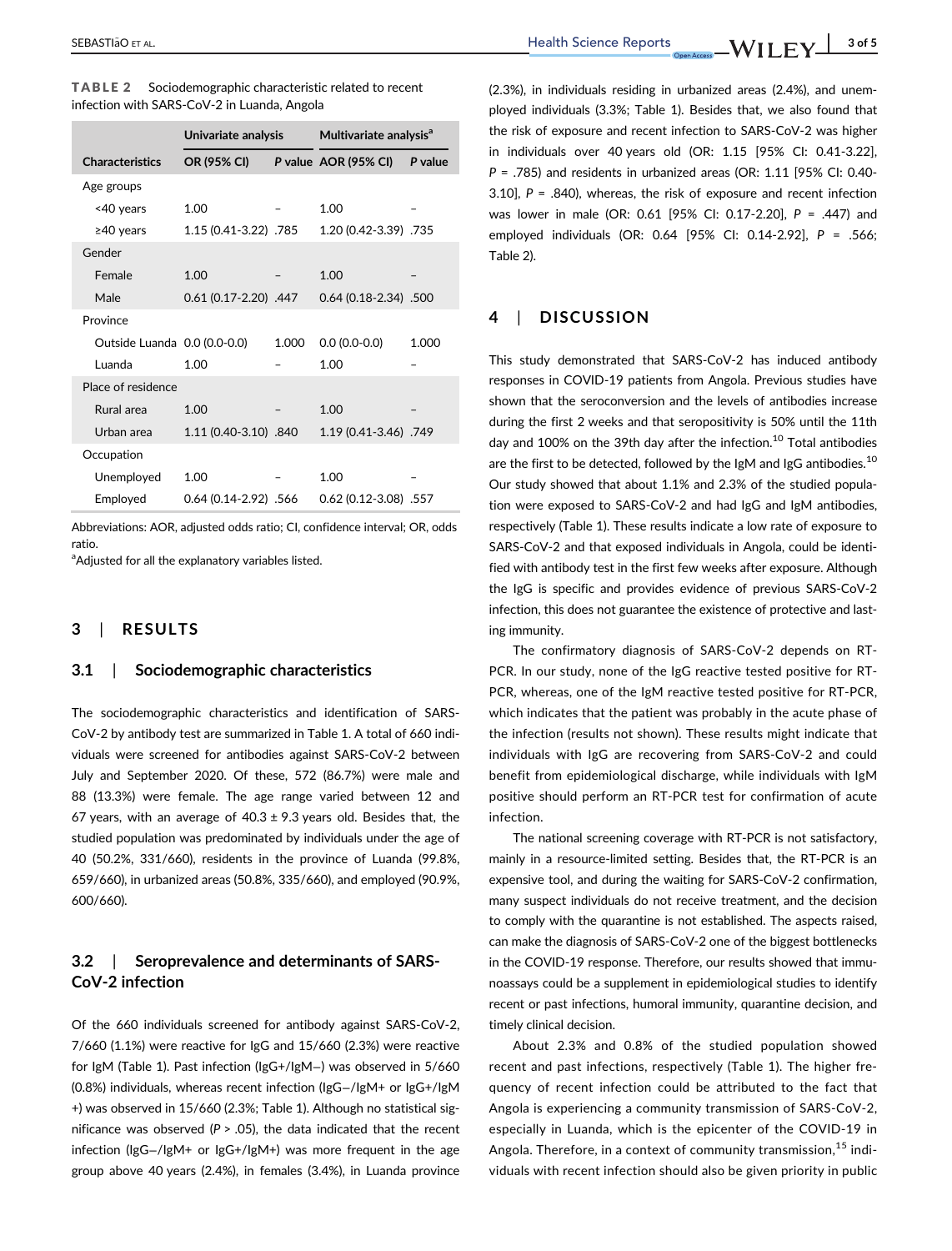1 of 5 WII FY Health Science Reports SEBASTIAG ET AL.

health, to receive clinical care capable of interrupting the SARS-CoV-2 transmission. The issues raised deserve attention, especially in urbanized areas, which had a higher frequency of IgG (1.5%) and IgM (2.4%), compared to rural areas which presented 0.6% and 2.2%, for IgG and IgM, respectively. On the other hand, although the unemployed and women had a higher frequency of recent infection, urgent attention should be paid to individuals aged 40 years and over, who in addition to having a higher frequency of recent infection (Table 1), were also more likely to get the SARS-CoV-2 (AOR: 1.20, P = .735; Table 2). Therefore, serological tests could be used for monitoring the adult population, especially in a community where there are limitations regarding molecular tests.

There are limitations to the present study. First, we did not determine the duration of the IgG or IgM antibodies. Second, we did not assess the cross-reactivity of SARS-CoV-2 with other coronaviruses. Third, there were no used other serological tests including the determination of total antibodies, to compare the effectiveness of detecting SARS-CoV-2. Finally, the low antibody prevalence may not allow a statistically significant to support the conclusions. The weaknesses showed that the presence of IgG or IgM antibodies against SARS-CoV-2 in Angola deserves further investigation. Even so, our results may reinforce ongoing strategies for diagnosis and control of the COVID-19 in Angola. Future studies should be carried out to determine the duration of IgG and IgM antibodies in COVID-19 patients from Angola.

In conclusion, our results showed that serological tests for IgG and IgM antibodies can be applied to assess SARS-CoV-2 attack rates in the general population and contribute to timely clinical management of COVID-19 patients in Angola.

## ACKNOWLEDGMENTS

Thanks to the Ministry of Health of Angola and partners for logistic support. Thanks to all the individuals who participated in the study. Thanks to the research team of INIS and CISA for the data collection and laboratory support. Thanks to Joana Sebastião for your scientific support.

## CONFLICT OF INTEREST

The authors declare no conflicts of interest.

## ETHICS STATEMENT

The study was approved by the National Ethics Committee of Angola (nr.25/2020). Participants or legal guardians of minors were informed of the study before being included in the study.

## AUTHOR CONTRIBUTIONS

Conceptualization: Cruz S. Sebastião, Zoraima Neto, Jocelyne Neto de Vasconcelos, and Joana Morais

Data curation: Cruz S. Sebastião, Zoraima Neto, Jocelyne Neto de Vasconcelos, and Joana Morais

Formal analysis: Cruz S. Sebastião, Zoraima Neto, Jocelyne Neto de Vasconcelos, and Joana Morais

Investigation: Cruz S. Sebastião, Manuela Galangue, Celestina Gaston, Rui Van-Dunen, and Domingos Jandondo

Project Administration: Zoraima Neto, Jocelyne Neto de Vasconcelos, and Joana Morais

Supervision: Cruz S. Sebastião, Zoraima Neto, Jocelyne Neto de Vasconcelos, and Joana Morais

Validation: Cruz S. Sebastião, Zoraima Neto, Jocelyne Neto de Vasconcelos, and Joana Morais

Writing-Original Draft Preparation: Cruz S. Sebastião

Writing-Review & Editing: Cruz S. Sebastião, Zoraima Neto, Jocelyne Neto de Vasconcelos, and Joana Morais

All authors approved the final manuscript for publication.

All authors have read and approved the final version of the manuscript. The corresponding author had full access to all of the data in this study and takes complete responsibility for the integrity of the data and the accuracy of the data analysis

## DATA AVAILABILITY STATEMENT

The authors confirm that the data supporting the findings of this study are available within the article.

## TRANSPARENCY STATEMENT

The lead author Cruz S. Sebastião affirms that no important aspects of the study have been omitted.

## ORCID

Cruz S. Sebastião<sup>®</sup> <https://orcid.org/0000-0003-1232-0119>

#### REFERENCES

- 1. Zhu N, Zhang D, Wang W, et al. A novel coronavirus from patients with pneumonia in China, 2019. N Engl J Med. 2020;382:727-733.
- 2. Zhou P, Lou YX, Wang XG, et al. A pneumonia outbreak associated with a new coronavirus of probable bat origin. Nature. 2020;579:270- 273.<https://doi.org/10.1038/s41586-020-2012-7>.
- 3. Gorbalenya AE, Baker SC, Baric RS, et al. The species severe acute respiratory syndrome-related coronavirus: classifying 2019-nCoV and naming it SARS-CoV-2. Nat Microbiol. 2020;5:536-544.
- 4. World Health Organization. 2020 COVID-19 Weekly Epidemiological Update. 2020; November 1; 4. [https://www.who.int/docs/default](https://www.who.int/docs/default-source/coronaviruse/situation-reports/20201012-weekly-epi-update-9.pdf)[source/coronaviruse/situation-reports/20201012-weekly-epi-update-](https://www.who.int/docs/default-source/coronaviruse/situation-reports/20201012-weekly-epi-update-9.pdf)[9.pdf](https://www.who.int/docs/default-source/coronaviruse/situation-reports/20201012-weekly-epi-update-9.pdf).
- 5. Jin ZJ, Dong X, Yuan CY, et al. Clinical characteristics of 140 patients infected with SARS-CoV-2 in Wuhan, China. Allergy Eur J Allergy Clin Immunol. 2020;1–12.
- 6. Zhou F, Yu T, Du R, et al. Clinical course and risk factors for mortality of adult inpatients with COVID-19 in Wuhan, China: a retrospective cohort study. Lancet. 2020;395:1054-1062. [https://doi.org/10.1016/](https://doi.org/10.1016/S0140-6736(20)30566-3) [S0140-6736\(20\)30566-3](https://doi.org/10.1016/S0140-6736(20)30566-3).
- 7. Guan WJ, Ni ZY, Hu Y, et al. Clinical characteristics of coronavirus disease 2019 in China. N Engl J Med. 2020;382(18):1708-1720.
- 8. Yang Y, Yang M, Yuan J, et al. Laboratory diagnosis and monitoring the viral shedding of SARS-CoV-2 infection. The Innovation. 2020;1 (3):100061.
- 9. Chan JF, Yuan S, Kok K, et al. A familial cluster of pneumonia associated with the 2019 novel coronavirus indicating person-toperson transmission: a study of a family cluster. Lancet. 2020;395: 514-523.